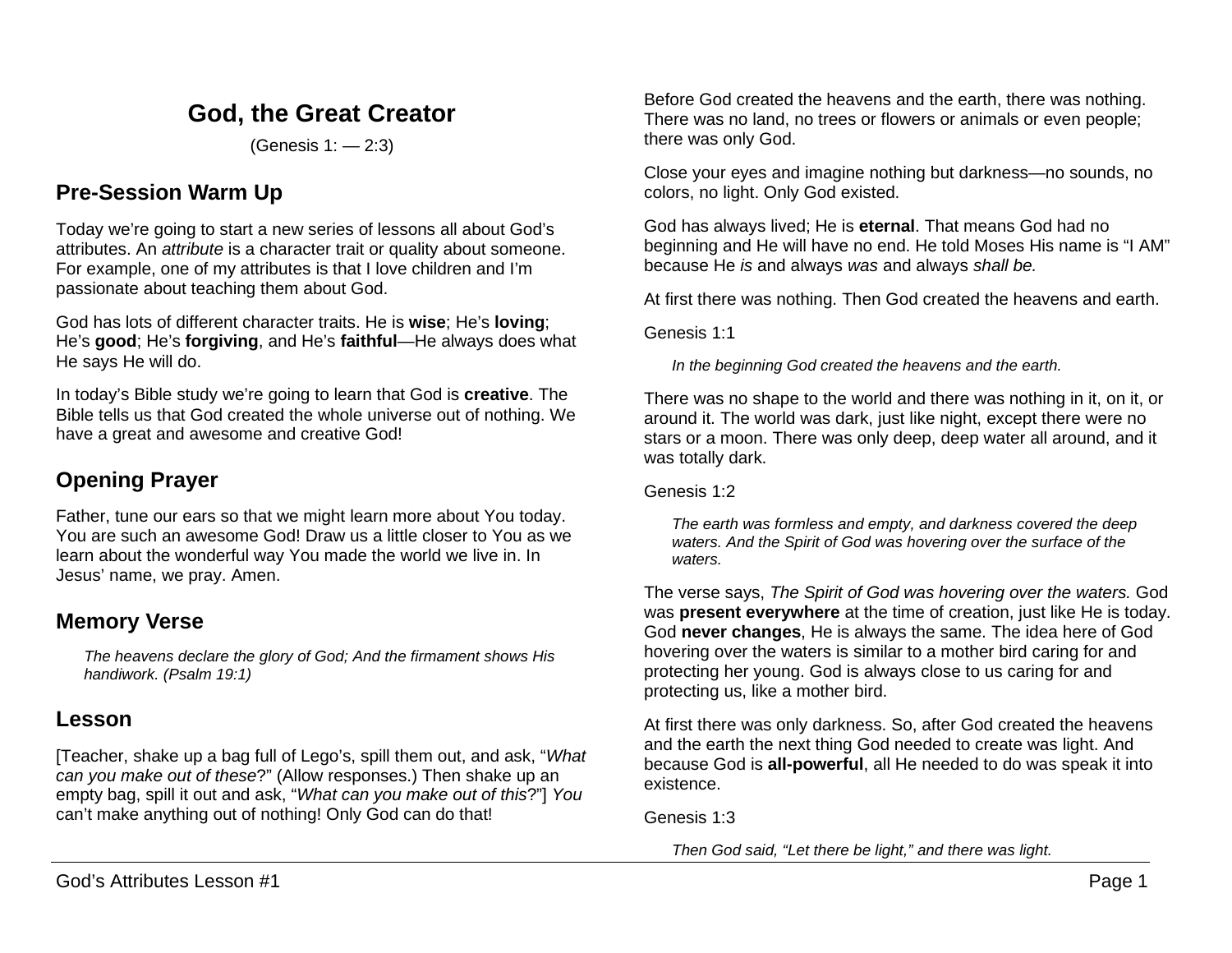God spoke. He said, "*Let there be light*!" And there WAS light! Isn't God's word powerful!

We know from verse 14 that God didn't create the sun, moon, or stars until the 4th day of creation. What do you think made it light until then? (*God Himself!)* That is why Jesus said that He is the light of the world.

### Genesis 1:4-5

*And God saw that the light was good. Then he separated the light from the darkness. (5) God called the light "day" and the darkness "night." And evening passed and morning came, marking the first day.*

He was well pleased with the work He did on that first day of creation, But the world wasn't finished yet. There was more God wanted to do!

### *Day #2*

The second day God created the sky.

### Genesis 1:6-8

*Then God said, "Let there be a space between the waters, to separate the waters of the heavens from the waters of the earth." (7) And that is what happened. God made this space to separate the waters of the earth from the waters of the heavens. (8) God called the space "sky." And evening passed and morning came, marking the second day.*

God created the sky. It was more than the blue sky above us; God stretched layers of gases and water around the earth to make an atmosphere that we could live in. So now there was light and sky and an atmosphere surrounding the earth. But every bit of the planet itself was water. There was much more God wanted to do!

### *Day #3*

On the third day, God created two things. First, He created dry ground:

#### Genesis 1:9-10

*Then God said, "Let the waters beneath the sky flow together into one place, so dry ground may appear." And that is what happened. (10) God called the dry ground "land" and the waters "seas." And God saw that it was good.*

When the water gathered into seas, mountains and hills and islands appeared! There was still a lot of water – and it made rivers and lakes and creeks. Next, God created plants:

#### Genesis 1:11-12

*Then God said, "Let the land sprout with vegetation—every sort of seedbearing plant, and trees that grow seed-bearing fruit. These seeds will then produce the kinds of plants and trees from which they came." And that is what happened. (12) The land produced vegetation—all sorts of seed-bearing plants, and trees with seed-bearing fruit. Their seeds produced plants and trees of the same kind. And God saw that it was good.*

There were plants, trees, and fruit and flowers of every kind.

### *Day #4*

On the fourth day, God created the sun, and the moon, and the stars:

#### Genesis 1:14-18

*Then God said, "Let lights appear in the sky to separate the day from the night. Let them be signs to mark the seasons, days, and years. (15) Let these lights in the sky shine down on the earth." And that is what happened. (16) God made two great lights—the larger one to govern the day, and the smaller one to govern the night. He also made the stars. (17) God set these lights in the sky to light the earth, (18) to govern the day and night, and to separate the light from the darkness. And God saw that it was good.*

God made a special bright light and put it in the sky to shine during the day. We call that light, *sun*! And he made the moon and stars to shine at night.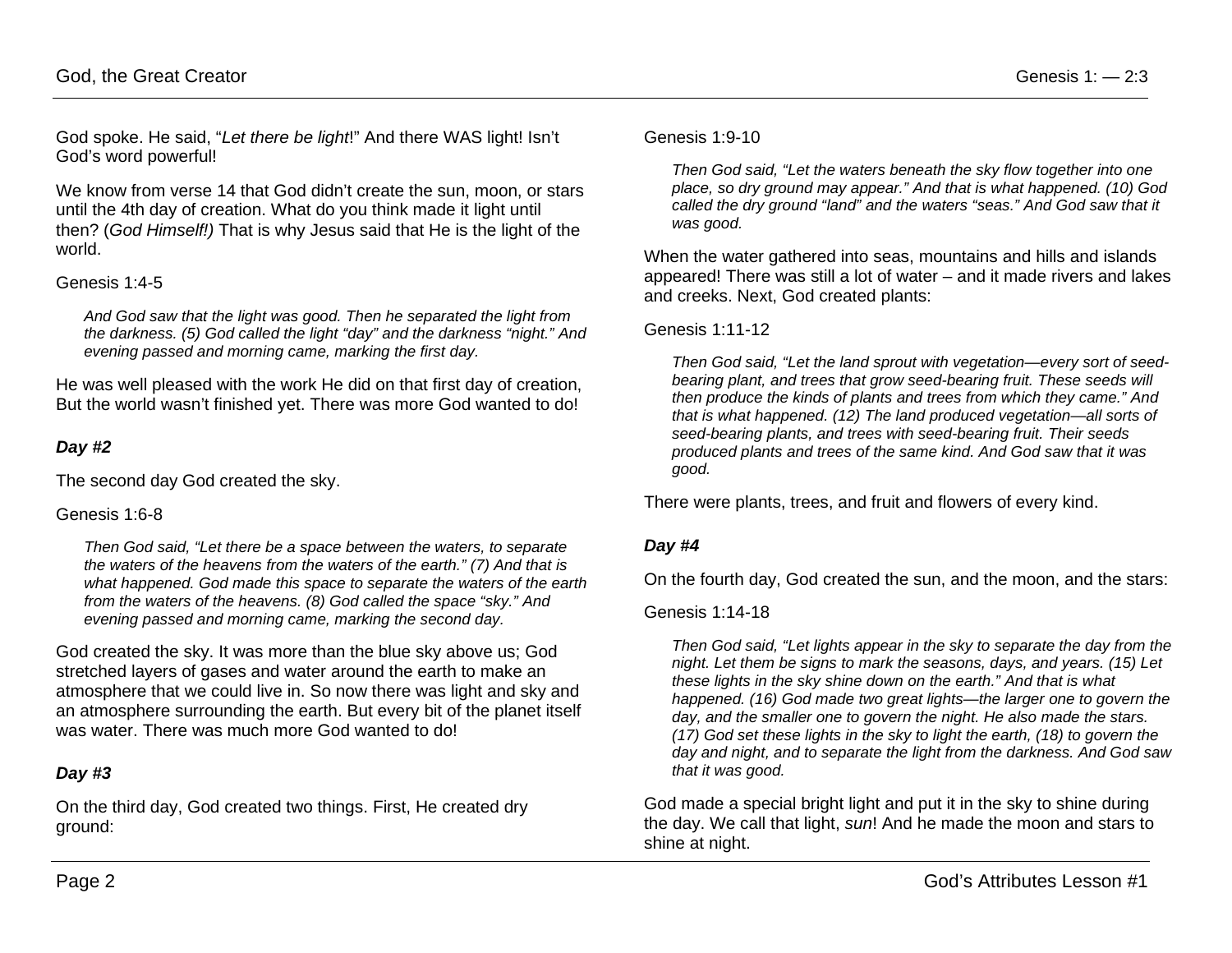And God looked at the beautiful planet and saw how good it was. It was a beautiful, perfect planet, except that it was empty! All those lakes and seas, forests and fields and prairies were very quiet.

What do you think was missing? Can you imagine a world without birds or fish or animals?

### *Day #5*

On the fifth day, God created fish and sea life in the rivers and oceans. And, He created birds, butterflies and every other creature with wings to fly in the sky.

#### Genesis 1:20-22

*Then God said, "Let the waters swarm with fish and other life. Let the skies be filled with birds of every kind." (21) So God created great sea creatures and every living thing that scurries and swarms in the water, and every sort of bird—each producing offspring of the same kind. And God saw that it was good. (22) Then God blessed them, saying, "Be fruitful and multiply. Let the fish fill the seas, and let the birds multiply on the earth."*

### *Day #6*

On the sixth day, God created two things. First, He created animals:

#### Genesis 1:24-25

*Then God said, "Let the earth produce every sort of animal, each producing offspring of the same kind—livestock, small animals that scurry along the ground, and wild animals." And that is what happened. (25) God made all sorts of wild animals, livestock, and small animals,*  each able to produce offspring of the same kind. And God saw that it *was good.*

Animals roamed all over the earth—walruses and wallabies, iguanas, and ibexes!

What are some unusual creatures you can think of that God made?

Now this was all very wonderful—but there was something else God wanted to create.

#### Genesis 1: 26-27

*Then God said, "Let us make human beings in our image, to be like us. They will reign over the fish in the sea, the birds in the sky, the livestock, all the wild animals on the earth, and the small animals that scurry along the ground." (27) So God created human beings in his own image. In the image of God he created them; male and female he created them.*

The first people, Adam and Eve, were different from everything else God had created. God lovingly created people to care for all that He had created. More than that, God created people to love Him and to be loved by Him. The Bible tells us that people were created in the image of God—that means we are like God in some important ways.

Best of all, the people God made would be able to talk with God and know Him. Day and night, people could pray and know that God would hear them. That's what made people the most amazing part of all of God's wonderful creation.

### *Day #7*

And what about the seventh day? Well, on the seventh day God rested from the work of creating the world.

#### Genesis 2:1-3

*So the creation of the heavens and the earth and everything in them was completed. (2) On the seventh day God had finished his work of creation, so he rested from all his work. (3) And God blessed the seventh day and declared it holy, because it was the day when he rested from all his work of creation.*

God was happy with His creation. The world was off to a perfect start.

God's creation is all around us. We can see it, taste it, touch it and hear it from the minute we wake up with birds chirping outside our windows until the minute we go to sleep with the glow of the moon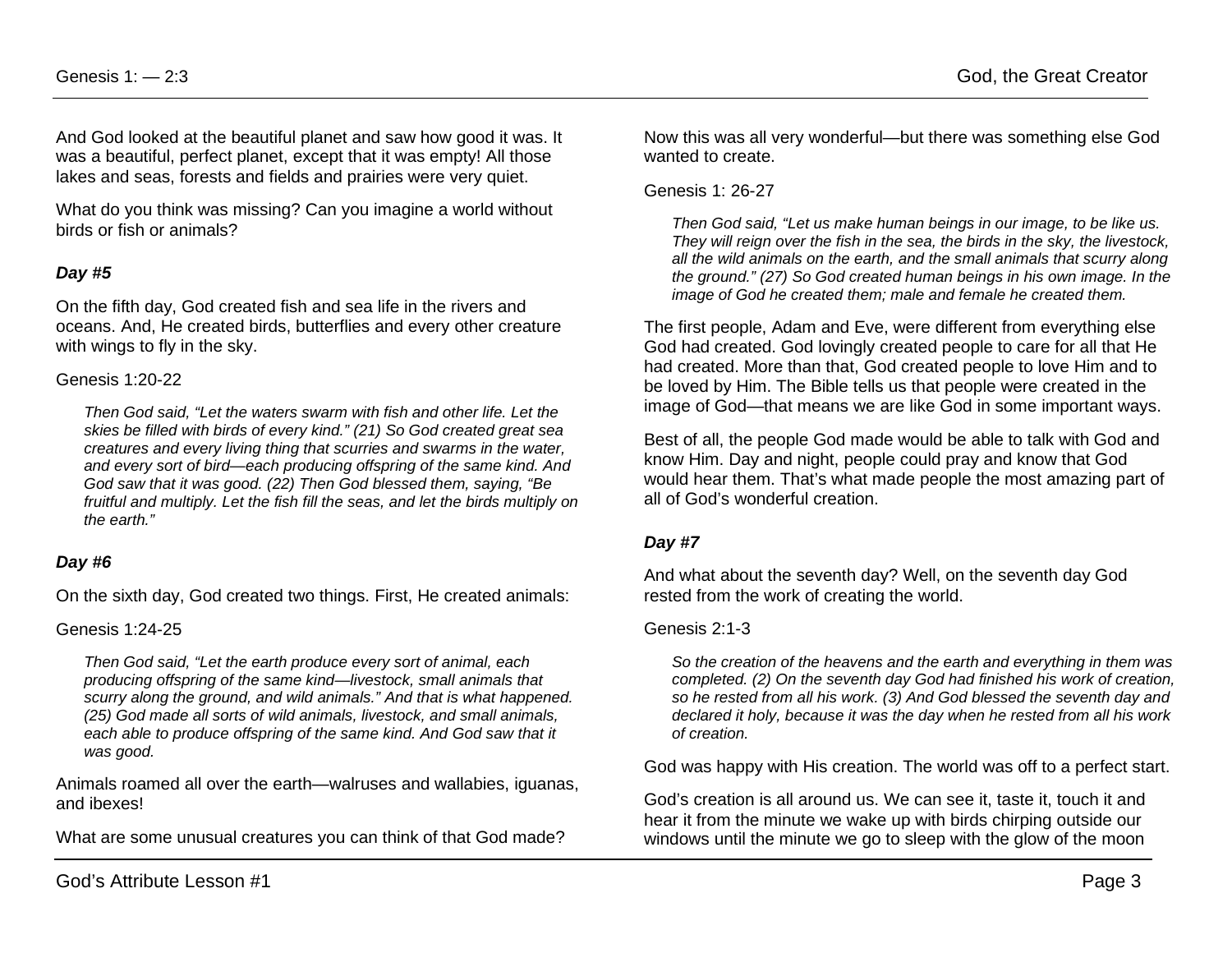and stars at night. Sometimes we don't even notice the amazing way God has made the world! But when we pay attention to what God has made, it reminds us of how wonderful God really is.

Read Psalm 9:1 aloud. God is amazing! God made our wonderful world and everything in it—all the bugs, the fish, the animals, the birds—everything! What are some things God created that you praise Him for? (People, Beaches, the sun.)

God is the creator of our world and of you and me! We can thank God for all the wonderful things He made for us to enjoy.

# **Closing Prayer**

[Teacher, let the children thank God for specific things that God created that amaze them. Then close with the following prayer:

Father, we praise You for Your love and Your wonderful creation. Thank You for being our awesome creator. We're glad for all the animals and other wonderful things You have made in this world. In Jesus' name, we pray. Amen.

# **Learning Activities**

## **Craft Corner**

### *Balloon Animals*

Allow the children to create animals with an inflated balloon.

- Using the fish tail and fin patterns, have children cut and color the shapes and tape them to a balloon.
- Provide fun materials like wiggle eyes, stickers, tissue paper, chenille wire, permanent markers, glitter glue, puff paint, etc.

• Assist children in taping one end of a string to the top of the balloon to hang from the ceiling.

## **Game Center**

Use the following questions in a discussion or game of your choice:

- 1. Why do you think God made light? Plants? Birds?
- 2. What is one thing God create that amazes you? (A beautiful sunset. Fifteen-foot waves in Hawaii. A unique fish at the aquarium.)
- 3. What is one powerful thing God created?
- 4. What's one thing that you think that really shows God's wisdom?
- 5. God's creation is all around us—in the sky, the sea, even in the mirror! How can thinking about God's creation help us to praise Him? (Helps us see God's care and power. It helps us to see God's power and greatness and gives us reasons to thank Him.)
- 6. What words would you use to describe what God created? (Wonderful. Amazing. Awesome. Good.)